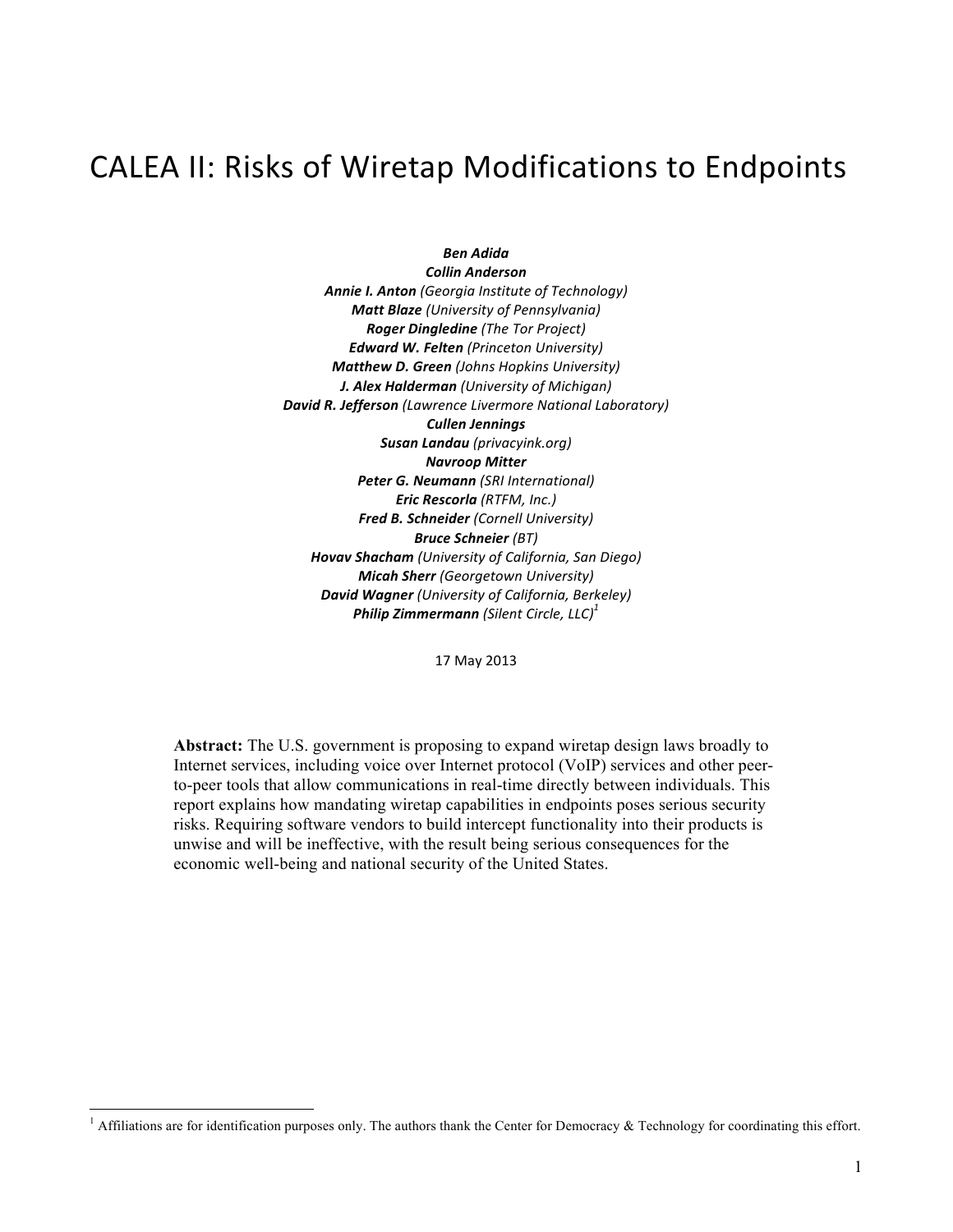### **1 Introduction: "Going Dark" and CALEA II**

The Washington Post and the New York Times have reported that the U.S. government is considering extending wiretap design laws to cover Internet communications services and software.<sup>2</sup> The Federal Bureau of Investigation argues that ongoing changes in the communications environment are making government electronic surveillance harder, so hard, in fact, that government agents are at risk of "going dark."<sup>3</sup> On technical details, the government is not specific; the FBI has described various aspects of the problem and it appears that its concerns include a variety of Internet-based services that allow voice, video, or text communications in realtime or near real-time. It is clear that the FBI would like policymakers to adopt new legislation requiring some products to be born wiretap-ready or to be modified upon government demand to be wiretap-ready.<sup>4</sup>

This could encompass a wide range of products and services, from instant messaging and chat to Skype to Google Hangouts to Xbox Live. It could include services offered through a variety of means, from stand-alone services to features built into web browser software and social networking sites. The most recent media accounts of the still-secret proposal lack information about the scope of services or companies that would be covered.<sup>5</sup> These stories report that the government seeks 1) authority to fine "companies" that do not comply with wiretap orders,<sup>6</sup> and 2) to expand wiretap obligations to peer-to-peer VoIP services.<sup>7</sup> It is this second aspect of the proposal that is the focus of this report: mandated wiretap modifications to endpoint software and services that allow direct, peer-to-peer communication.<sup>8</sup>

In contrast to the view that the government is going dark, there is a contrary view that technological changes have made available to the government vastly more information than ever before.<sup>9</sup> However, in our analysis we have not attempted to assess the merits of the FBI's characterization of the problem. Instead, we have chosen to focus entirely on the technical issues associated with one aspect of the proposed solution: the mandating of wiretap capabilities in endpoint systems. This report examines the properties of wiretapping mandates on endpoint systems and outlines the technical risks and implications of deploying endpoint systems that provide surreptitious access to communications in real-time or near real-time. We conclude that deployment of an intercept capability in endpoint communications services, systems and applications poses serious security risks.

<sup>4</sup> *See:* Declan McCullagh, "FBI: We need wiretap-ready Web sites – now," CNET, (May 4, 2012) *available at:* http://news.cnet.com/8301-1009\_3-57428067-83/fbi-we-need-wiretap-ready-web-sites-now/.

<sup>7</sup> *See:* Savage, fn. 2 ("The 1994 law would be expanded to cover peer-to-peer voice-over-Internet protocol.")

 $2$  Ellen Nakashima, "Panel seeks to fine tech companies for noncompliance with wiretap orders," Washington Post, (April 28, 2013), *available at:* http://articles.washingtonpost.com/2013-04-28/world/38885216\_1\_wiretap-proposal-companies; Charlie Savage, "U.S. Is Weighing Wide Overhaul of Wiretap Laws," New York Times, (May 8, 2013), *available at:* http://www.nytimes.com/2013/05/08/us/politics/obama-may-back-fbi-plan-to-wiretap-web-users.html.

<sup>&</sup>lt;sup>3</sup> Valerie Caproni, Statement before the House Judiciary Committee, Subcommittee on Crime, Terrorism, and Homeland Security, (February 17, 2011), *available at:* https://www.fbi.gov/news/testimony/going-dark-lawful-electronic-surveillance-in-the-face-of-newtechnologies. The FBI testimony and other government materials — see: http://info.publicintelligence.net/FBI-GoingDark.pdf (FBI Situational Information Report on technical mechanisms that frustrate surveillance efforts) and https://www.eff.org/document/icedocuments-released-response-calea-foia (Customs and Border Protection FOIA response detailing instances where surveillance has been frustrated) — make it clear that "going dark" encompasses a variety of issues, including disputes about the wording of government orders, isolated failures of otherwise sufficient interception systems, dissatisfaction with government-developed industry standards, and government claims that some companies already covered by interception design mandates have not complied.

<sup>5</sup> *See:* Nakashima and Savage, fn. 2.

 $6$  Under current law, wiretap orders can be issued not only to any provider of wire or electronic communications service but also to any "landlord, custodian, or other person." 18 U.S.C. § 2518(4). The FBI apparently has in mind some subcategory of these entities.

<sup>&</sup>lt;sup>8</sup> We also expect to have technical objections to the proposal that would enhance penalties for inadequate response to wiretap orders, but the specifics of that part of the proposal remain vague.

<sup>9</sup> *See*, e.g., Peter Swire, Kenesa Ahmad, "'Going Dark' Versus a 'Golden Age for Surveillance'" (Nov. 28, 2011) (arguing that we live in a "golden age of surveillance" as both the overall volume of information available to the government has greatly expanded and entire new categories of electronic data are being generated) https://www.cdt.org/blogs/2811going-dark-versus-golden-age-surveillance.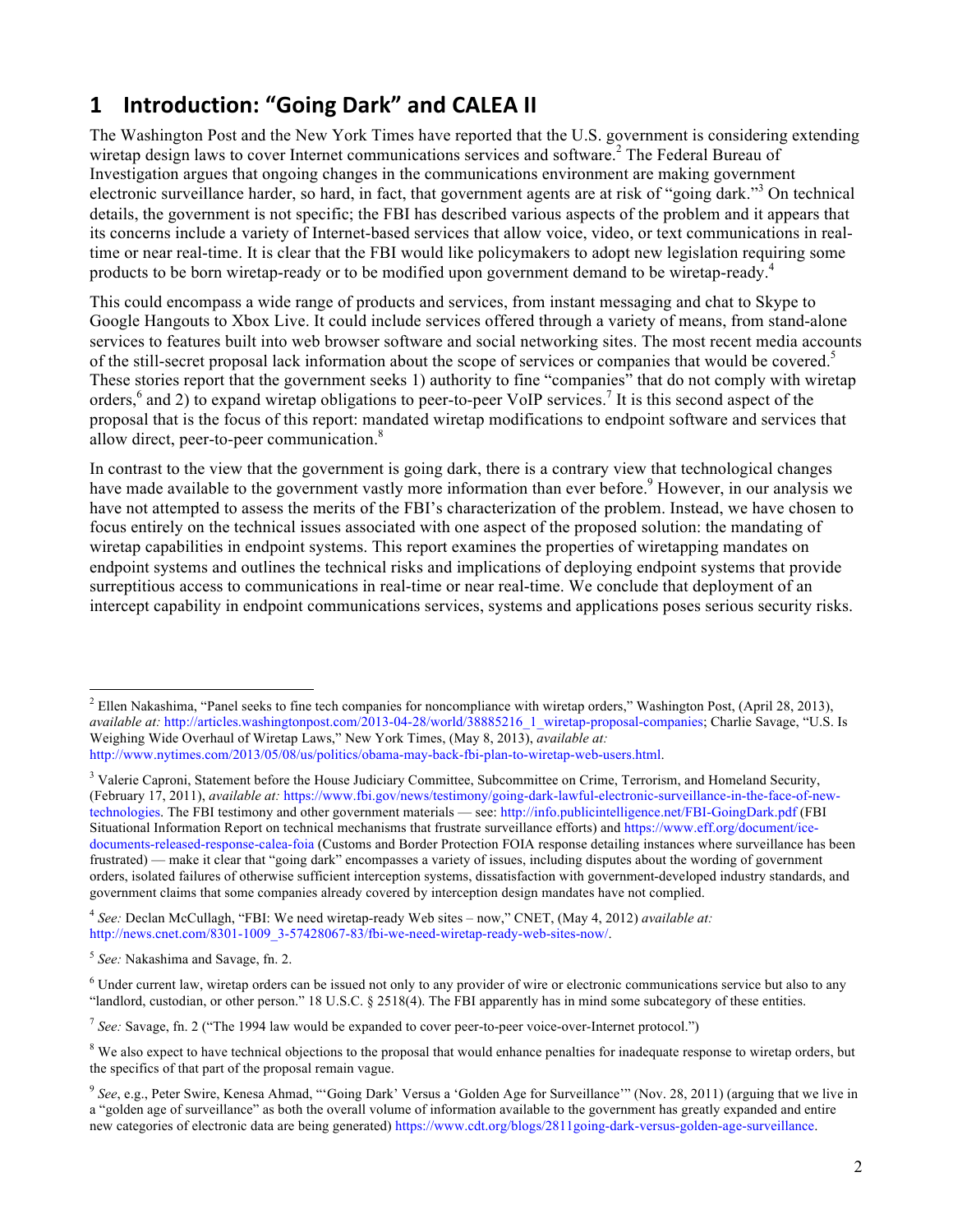## **2 Technical Background: Monitoring Communications**

In the United States, the Communications Assistance for Law Enforcement Act (CALEA) currently requires telecommunications service providers to design their networks to ensure that law enforcement and national security officials can perform lawfully authorized electronic surveillance at service provider premises.<sup>10</sup> In 2005 the Federal Communications Commission (FCC) adopted a rule extending CALEA obligations to facilitiesbased broadband Internet-service providers (such as cable companies) and interconnected VoIP services — that is, VoIP that can send or receive calls into the public switched telephone network (PSTN).

Traditional telecommunications involved a limited number of service providers offering access services through a limited number of switches. On the public telephone network, the customer had a relatively dumb handset that was connected to a "central switch." This switch controlled call setup and all content flowed through the switch to the recipient. In classical analog phone systems as well as in modern mobile systems, tapping can be performed at the switch without any interaction with the endpoint.

Even as the telephone network transitioned to digital carriage, and as companies began offering broadband Internet access that carried a wide range of services, including voice, all the call setup information and all the content from a subscriber using a particular access point (DSL, cable, wireless) was fed through a facility serving a limited geographical area (a switch or, in the case of cable, the headend or CMTS) that allowed access to the full communications stream. The government, when tapping a particular person's data stream, increasingly had to sort through an array of services (real-time voice calls, email, chat, web browsing, attachments to email), but it could still access these at the "last mile" facility (although some may be encrypted).

Now, however, users are increasingly mobile and use services from a variety of service providers at an increasingly large number of access points, making it more challenging to predict how a user will be connected at a given moment. As we understand the government's problem, the geographically-limited routing facilities that had previously been the focal point of interception no longer provide access to all a target's communications.

In response, it seems the government has two options:

- To wiretap at points where communications can be accessed in a centralized manner; or,
- To access communications at the end-points, by controlling the software or hardware of the endpoints.

Sometimes, there is no centralized point where content is accessible. For example, most VoIP systems have centralized call setup but do not centralize carriage of content. For instance, in a typical VoIP system using the protocol known as SIP,<sup>11</sup> while a centralized system controls call setup, the communications content flows directly between the endpoints ("peer-to-peer"). If an individual is using a fixed access point (such as residential broadband), the content can still be captured at the local switch (the "headend" in the case of cable broadband). However, once a person moves, for example using different Wi-Fi hotspots, it becomes harder for government wiretappers to keep up (though it may be possible to gather pen register information — call routing metadata at the service provider's central facility).

### **2.1 Monitoring at the Center**

With some Internet services, there is a centralized point where communications are aggregated or controlled. For example, in some VoIP services, the service provider operates a central signaling service that provides:

- Access to pen register information (i.e., who is calling whom).
- The ability to redirect or duplicate the content stream to a location where it can be monitored.

<sup>&</sup>lt;sup>10</sup> Throughout the remainder of this report, we use "CALEA I" to refer to existing CALEA obligations and "CALEA II" for what we believe to be currently proposed changes.

<sup>11</sup> Rosenberg, J., Schulzrinne, H., Camarillo, G., *et al.*, "SIP: Session Initiation Protocol," IETF, RFC 3261, June 2002, *available at:* https://www.ietf.org/rfc/rfc3261.txt.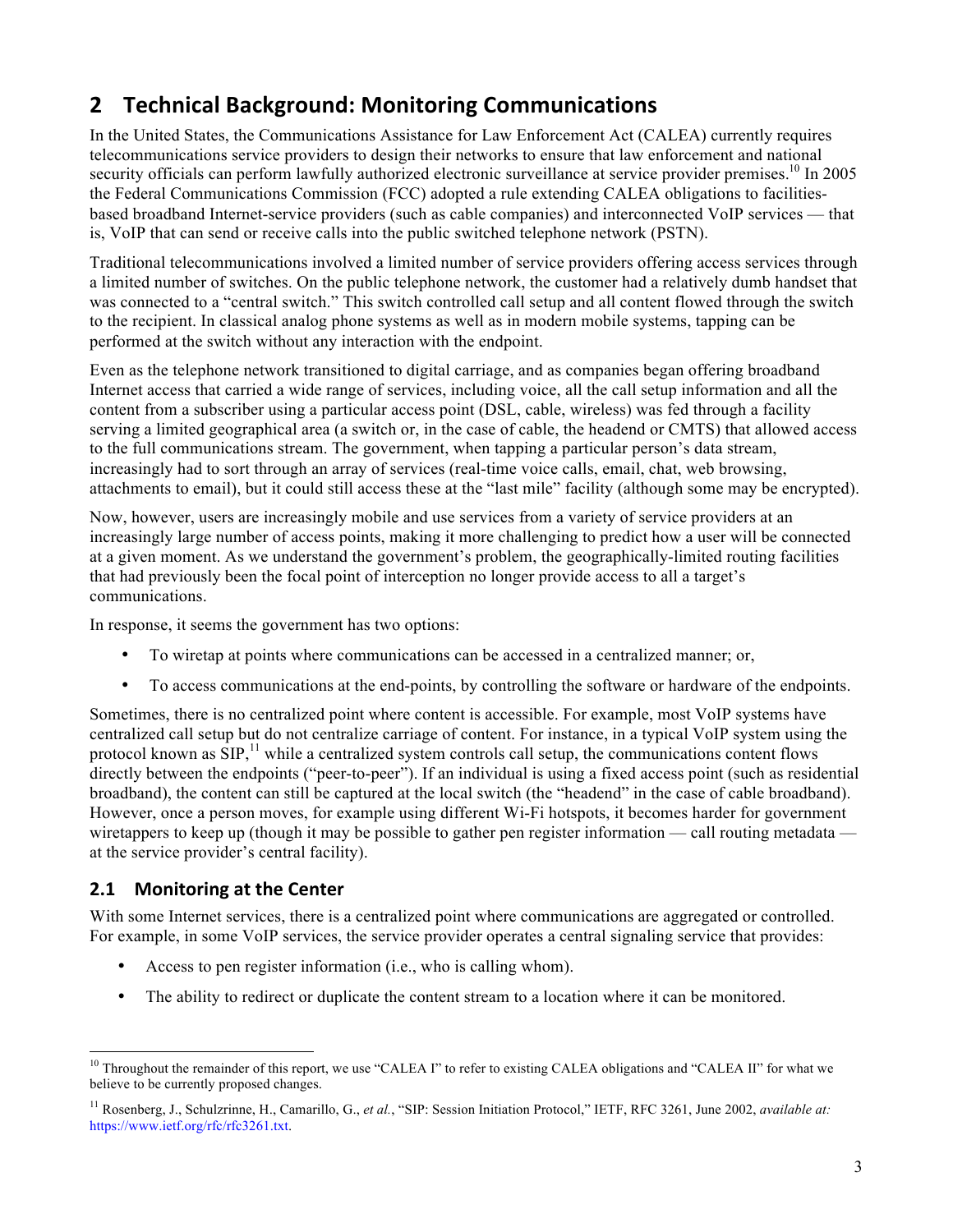Of course, if the traffic is end-to-end encrypted, access to the call content is of limited utility. With older VoIP systems,<sup>12</sup> the signaling server generally had access to the keying material, but modern systems<sup>13</sup> are designed to prevent centralization of keying material for security reasons.<sup>14</sup> With such systems, any effort to substitute the keying material of the intercept service in place of the users' keying material would be detectable by the user and, depending on the system results in the call not connecting. This is to say that only in relatively outdated VoIP systems will central monitoring be feasible. Modern peer-to-peer services don't have such central points at which content can be monitored; to mandate that they do so would require substantial re-engineering that would fundamentally change the service and be expensive to implement, maintain and operate.

### **2.2** Monitoring at the Endpoint

These technical limitations of centralized monitoring have led to suggestions that instead monitoring should be provided at the endpoints. That is, end-user software should be modified to support monitoring. When monitoring is desired, the feature is activated and the software starts delivering copies of its keys, traffic, or both to some monitoring point. This may or may not be achievable in a way that is undetectable to the user. For example, a Chinese-localized version of the Skype software, called TOM-Skype, used by over 90 million Chinese people has clearly been modified such that when a user sends certain terms during chat sessions, those chat messages are censored (i.e., never delivered to the intended recipient) and/or subject to surveillance (i.e., delivered to a TOM-Skype server, and possibly to the Chinese government).<sup>15</sup>

### **3 A Wiretap Mandate on Endpoints Will Present Serious Security Risks**

Security is a fundamental requirement of communications systems. Commerce, government and interpersonal relationships all rely upon secure communications. However, we know that our communications systems today are under attack, with a particular focus on endpoint systems. Government information and communications systems, including law enforcement and national security systems, have been targeted,<sup>16</sup> as have corporate systems, including the systems of communications service providers.<sup>17</sup> It is in this context that we raise our concern: A wiretap design mandate on communications tools is, plainly put, an opportunity for increased exploitation. As we explain below, extending CALEA to endpoint software and devices will make communications systems, products and services even more vulnerable.

### **3.1 Vulnerabilities That Are Hidden in Design and Operation Pose Serious Security Risks**

All networks, software, and communication tools that support "lawful intercept" include features that are designed to breach the confidentiality of communications without detection by any party involved in the communication. When parties communicate using services with such features, there is an increased likelihood that an unauthorized and/or malicious adversary with the right technical knowledge and access to the system

<sup>17</sup> David Drummond, "A new approach to China," Official Google Blog (January 12, 2010), *available at:* http://googleblog.blogspot.com/2010/01/new-approach-to-china.html (describing a sophisticated and targeted attack against Google).

<sup>&</sup>lt;sup>12</sup> For example, those that use SDP Security Descriptions. *See:* Andreasen, F., Baugher, M., Wing, D., "Session Description Protocol (SDP) Security Descriptions for Media Streams," IETF, RFC 4568, July 2006, *available at:* https://tools.ietf.org/rfc/rfc4568.txt.

<sup>13</sup> For example, ZRTP and DTLS-SRTP. *See:* Zimmermann, P., Johnston, A., Callas, J., "ZRTP: Media Path Key Agreement for Unicast Secure RTP," IETF, RFC 6189, April 2011, *available at:* https://tools.ietf.org/rfc/rfc6189.txt; McGrew, D., Rescorla, E., "Datagram Transport Layer Security (DTLS) Extension to Establish Keys for the Secure Real-time Transport Protocol (SRTP)," IETF, RFC 5764, May 2010, *available at:* https://tools.ietf.org/rfc/rfc5764.txt.

<sup>&</sup>lt;sup>14</sup> The "signaling server" is the directory server that handles call setup between the two endpoints. "Keying material" refers to the encryption keys needed to render the call content.

<sup>15</sup> Vernon Silver, "Cracking China's Skype Surveillance Software," Bloomberg BusinessWeek (March 8, 2013), *available at:* http://www.businessweek.com/articles/2013-03-08/skypes-been-hijacked-in-china-and-microsoft-is-o-dot-k-dot-with-it; Jeffrey Knockel, Greg Wiseman, "Chat Program Censorship and Surveillance in China: Tracking TOM-Skype and Sina UC," Boston Freedom in Online Communications Day (BFOC 2013), Boston, Massachusetts (March 2013), *available at:* http://cs.unm.edu/~jeffk/publications/bfoc2013censorship-slides.pdf.

<sup>&</sup>lt;sup>16</sup> James Andrew Lewis, "Significant Cyber Incidents Since 2006," Center for Strategic and International Studies (November 20, 2012), *available at:* http://csis.org/publication/cyber-events-2006.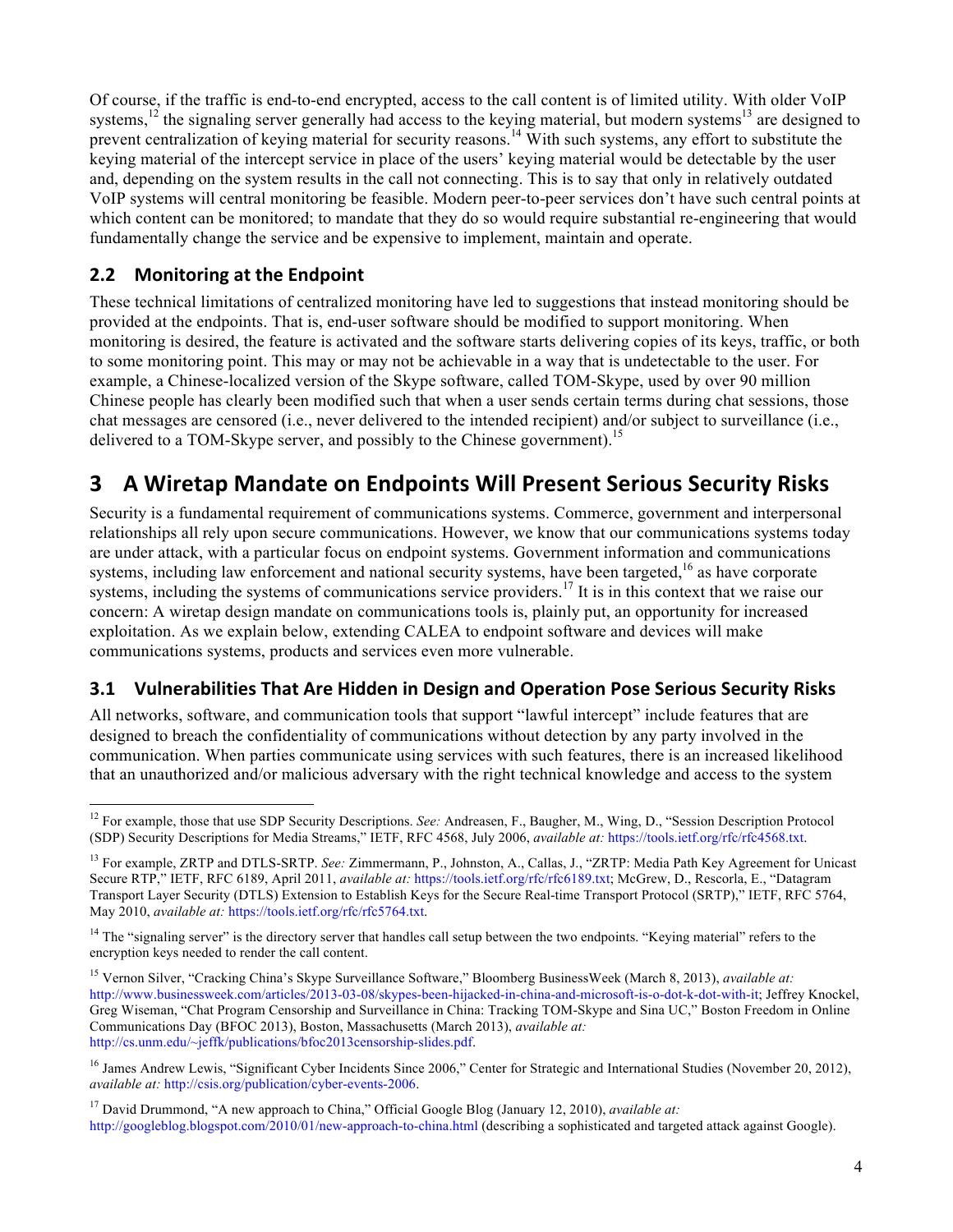could capture communications contents without detection. The general nature of CALEA-style mandates and the necessarily clandestine nature of intercept mechanisms increase security risks further.

The cleverest and most dangerous cyber-attackers are those who are able to not only compromise a system but also to evade detection. That is also precisely the objective of a government surveillance solution: to compromise communications without detection. We know that communications networks and services are increasingly the subject of exploitation, often because of unintended and not very well-hidden vulnerabilities. Wiretap capabilities can be uniquely dangerous precisely because they are developed to be hidden, both in design and in application. Wiretaps are designed to be kept secret from both the parties involved in the communication and also from anyone else that does not have a "need to know" in order to execute the tap (including employees of the service provider who are on the alert for system compromises). <sup>18</sup> This requirement for obscurity increases the security risks further because it increases the possibility that a malicious communications intercept could be effectuated with low risk of discovery.<sup>19</sup>

### **3.2 There Is a High Risk That Wiretap-Modified Endpoints Will Be Vulnerable**

#### **3.2.1 Building Wiretap Capability in Endpoint Software Is Dangerous**

In a traditional CALEA monitoring setting, the *vendor* builds CALEA access into key network components used by a network operator and the *network operator* performs the wiretap. That is, the access only occurs with the operators' cooperation, and the operators are ultimately in control of their own systems. Further, CALEA I mandates focused on a relative handful of telecommunications network operators who have a long history of cooperating with the government to provide access and have substantial experience and capabilities for monitoring and securing their networks. These service providers have procedures in place that allow trusted and carefully supervised employees to initiate wiretaps inside their networks, and they maintain security operations that are constantly monitoring for unauthorized access.

By contrast, in a system where the endpoints facilitate lawful intercept, the software developer builds the wiretap capability into end user software but the network operator does not control access. (Nor, of course, does the end user.)

The government and the developer have two choices:

- The developer designs the software, product or service so that the developer itself controls the access feature and individually responds to each governmental request for access, making a case-by-case decision about the legal validity of each such request.
- The developer provides the government or some intermediary with the requisite capabilities to access user communications without any further cooperation from the developer.

Neither of these solutions is satisfactory. In the first case, the developer not only needs to have a full-time legal department to respond to requests, but it also runs the risk that rogue employees will surreptitiously activate the intercept feature to access user communications.<sup>20</sup> Therefore, the developer, which may be offering its communications tool for free, would have to establish a systemic security program. It would have to adopt new standards for personnel security: to protect all information about development and operation of the intercept feature, to prevent misuse of the feature by employees, and to ensure that employees preserve the confidentiality of each wiretap in order to protect ongoing investigations. It would have to harden its own network with internal monitoring to prevent employee abuse and with outward facing measures to ensure that an outsider does not

<sup>&</sup>lt;sup>18</sup> For a technical definition of wiretapping, see Section 3 of RFC 2804: Internet Architecture Board, Internet Engineering Steering Group, "IETF Policy on Wiretapping", IETF, RFC 2804, May 2000, *available at:* https://tools.ietf.org/rfc/rfc2804.txt.

<sup>19</sup> *See*, e.g., Vassilis Prevelakis and Diomidis Spinellis, "The Athens Affair", IEEE Spectrum, 44:7, July 2007, *available at:* http://spectrum.ieee.org/telecom/security/the-athens-affair/.

<sup>20</sup> Rogue insider employees may abuse their privileges and gain unauthorized access to sensitive data. *See*, e.g., Adrian Chen, "Google Engineer Stalked Teens, Spied on Chats," Gawker, (Sep. 14, 2010), *available at:* http://gawker.com/5637234/.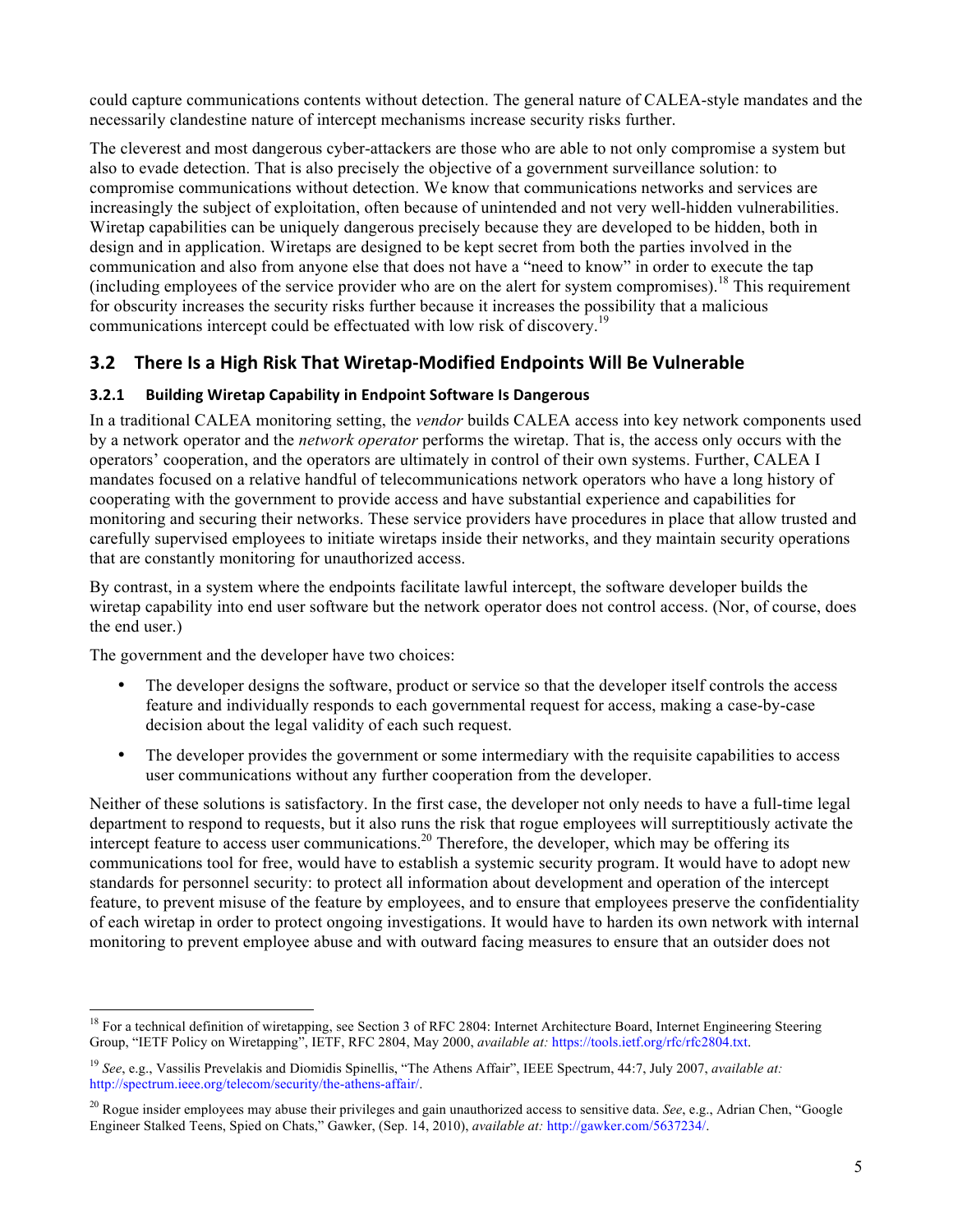take over the surveillance feature or gain access to it for counter-intelligence purposes.<sup>21</sup> This level of security and control is simply not feasible for any but the largest vendors. Consequently, developer controlled intercept capabilities are likely to be highly insecure.

The alternative approach, providing unmediated access to government agencies, is worse. In the U.S. alone, there are many law enforcement agencies at the federal, state, and local level authorized to carry out electronic surveillance.<sup>22</sup> In the context of CALEA I, it is difficult for the employees of these agencies to effectuate a wiretap without the cooperation of the service provider. In the world of CALEA II, employees at each of these agencies would potentially have access to the functioning of the intercept capability, which they could then execute without the cooperation of the developer or the network operator. There would be no way for the developer or the network operator to audit or log the uses of the feature (and, of course, if the feature were welldesigned to prevent compromise of investigations, it would be very difficult to know when it was activated).

This eavesdropping capability will not be limited to services for personal and commercial use. Increasingly, the U.S. government, including law enforcement and national security entities, uses commodity software and hardware. Moreover, because the same software is delivered throughout a global market, once a developer has provided access to one government, it will be under enormous pressure to provide access to many governments. The result will be endpoints that are vulnerable to monitoring by hundreds of governments, many of which have adversarial relationships with the United States and with U.S. companies and some of which suffer from high levels of corruption or close relationships with criminal elements. In short, requiring that developers build monitoring capability into end-user software and equipment poses a threat to the economic well-being and national security of the United States.

#### **3.2.2** It Will Not Be Possible to Block Non-Compliant Implementations

The foregoing presumes that the intercept feature must be kept secret.<sup>23</sup> However, many modern communication software systems are built on open standards, open source implementations, or both. For instance, two of the most popular web browsers — Google's Chrome and Mozilla's Firefox — are open source programs that are developing secure communication systems based on the IETF/W3C suite of standards known as WebRTC.<sup>24</sup> Many open instant messaging systems support the popular Off-the-Record  $(OTR)^{25}$  open source secure communications system. In such systems, it will not be possible to hide the introduction and functioning of intercept capabilities. This could compromise the effectiveness of the surveillance function, its security or both.

Furthermore, for the many products that are open source, it will be trivial for someone to build and redistribute software without the monitoring capability. This sort of "fork" is not exceptional, but rather common. The nature of Open Source software is that people take it, make small modifications, and redistribute. To provide two especially relevant examples, Iron<sup>26</sup> is a fork of Google Chrome that focuses on improved privacy, and the Tor Project<sup>27</sup> maintains its own version of Firefox that is designed to allow private anonymous communications on the Internet under extremely adversarial conditions, such as dissident users in Iran or China. If U.S. software vendors are forced to introduce wiretap capability, it seems certain that there will be non-U.S. forks of popular

 <sup>21</sup> Kenneth Corbin, "'Aurora' Cyber Attackers Were Really Running Counter-Intelligence," CIO, (April 22, 2013), *available at:* http://www.cio.com/article/732122/\_Aurora\_Cyber\_Attackers\_Were\_Really\_Running\_Counter\_Intelligence.

 $^{22}$  Forty-seven states (including the District of Columbia and the Virgin Islands) have adopted statutes authorizing law enforcement agencies at the state level and in many cases the local level to carry out wiretaps. *See*: "Annual Wiretap Report for 2011," U.S. Administrative Office of the Courts, (2012), Table 1, *available at:* http://www.uscourts.gov/uscourts/Statistics/WiretapReports/2011/Table1.pdf.

<sup>&</sup>lt;sup>23</sup> CALEA I favored the use of published standards for wiretap capabilities to help protect against government overreaching or security vulnerabilities in the implementation of the statutory mandates; it did so by granting a safe harbor in using published standards. CALEA I could do this without loss of security because *service providers* executed wiretaps. Under CALEA II, given the diversity of services covered, it may not be possible to have standardized intercept capabilities.

<sup>24</sup> *See:* WebRTC, http://www.webrtc.org/.

<sup>25</sup> *See:* Off-the-Record Messaging, http://www.cypherpunks.ca/otr/.

<sup>&</sup>lt;sup>26</sup> *See:* SRWare Iron: The Browser of the future, https://www.srware.net/en/software\_srware\_iron.php.

<sup>27</sup> *See:* The Tor Project, https://www.torproject.org/.